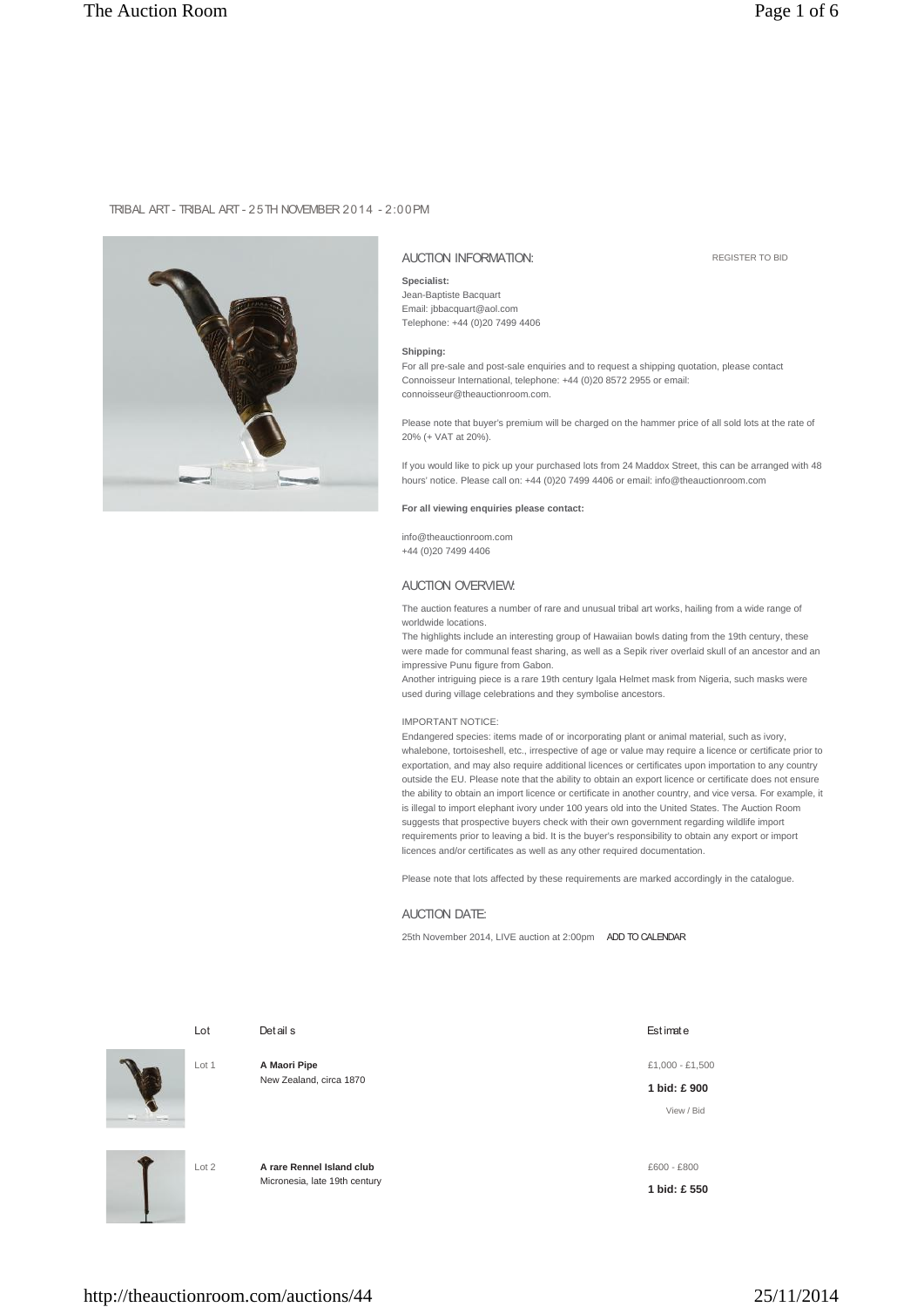| Lot 3  | A small Hawaiian bowl<br>Hawaii, USA, circa 1870                             | View / Bid<br>£260 - £350<br>View / Bid          |
|--------|------------------------------------------------------------------------------|--------------------------------------------------|
| Lot 4  | A small Hawaiian bowl<br>Hawaii, USA, circa 1880                             | £400 - £600<br>View / Bid                        |
| Lot 5  | A large Hawaiian bowl<br>Hawaii, USA, mid 19th century                       | £2,000 - £3,000<br>1 bid: £1,800<br>View / Bid   |
| Lot 6  | A Boiken People dish, Mount Arapesh<br>New Guinea, circa 1900                | £500 - £800<br>View / Bid                        |
| Lot 7  | Two palmwood Sepik statuettes<br>New Guinea, circa 1960                      | £600 - £900<br>View / Bid                        |
| Lot 8  | A Sepik River lime container<br>New Guinea, circa 1940                       | £500 - £800<br>View / Bid                        |
| Lot 9  | A Middle River Sepik overlaid Skull<br>latmul people; New Guinea, circa 1920 | £2,000 - £3,000<br>9 bids: £ 2,400<br>View / Bid |
| Lot 10 | A Trobrian Islands Club<br>Massim area, New Guinea, 19th century             | £600 - £800<br>View / Bid                        |
| Lot 11 | A Solomon Island shield<br>Melanesia, circa 1900                             | £900 - £1,200<br>1 bid: £800<br>View / Bid       |
| Lot 12 | A Solomon Island mace<br>circa 1950                                          | £300 - £500<br>View / Bid                        |
| Lot 13 | A fine Aboriginal memory stick<br>Australia, 19th century                    | £1,500 - £2,000<br>View / Bid                    |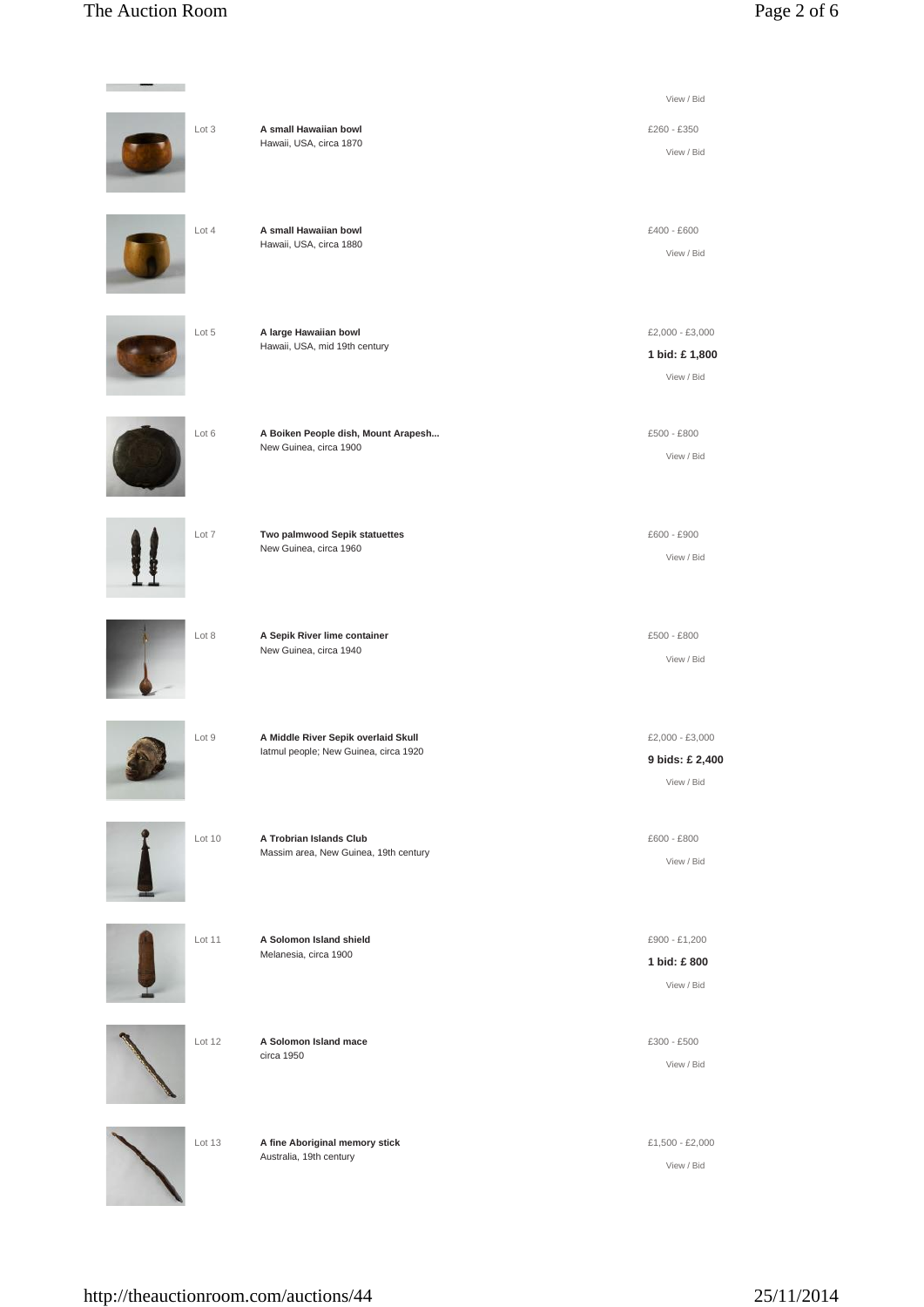| Lot 14 | A Naga drinking horn<br>Nagaland, circa 1930                  | £500 - £800<br>View / Bid                  |
|--------|---------------------------------------------------------------|--------------------------------------------|
| Lot 15 | A rare Burmese ritual food container<br>Burma, circa 1900     | £300 - £500<br>View / Bid                  |
| Lot 16 | An Ifugao figure<br>Phillipines, circa 1940                   | £200 - £300<br>1 bid: £100<br>View / Bid   |
| Lot 17 | A Yanomami ceremonial staff/sword<br>Brazil, circa 1900       | £400 - £600<br>View / Bid                  |
| Lot 18 | A Sumba brass forehead ornament<br>Indonesia, 19th century    | £100 - £160<br>1 bid: £60<br>View / Bid    |
| Lot 19 | A fine Dogon lock<br>Mali, circa 1900                         | £300 - £500<br>1 bid: £ 200<br>View / Bid  |
| Lot 20 | A large group of Ashanti goldboxes and<br>Ghana, 19th century | £160 - £260<br>16 bids: £420<br>View / Bid |
| Lot 21 | A group of Ashanti goldweights<br>Ghana, 19th century         | £160 - £260<br>12 bids: £320<br>View / Bid |
| Lot 22 | A group of Ashanti goldweights<br>Ghana, 19th Century         | £160 - £260<br>16 bids: £400<br>View / Bid |
| Lot 23 | A group of Ashanti goldweights<br>Ghana, 19th century         | £160 - £260<br>15 bids: £380<br>View / Bid |
| Lot 24 | Two Baule figures<br>Ivory Coast, circa 1940                  | £160 - £260<br>1 bid: £ 100<br>View / Bid  |
|        |                                                               |                                            |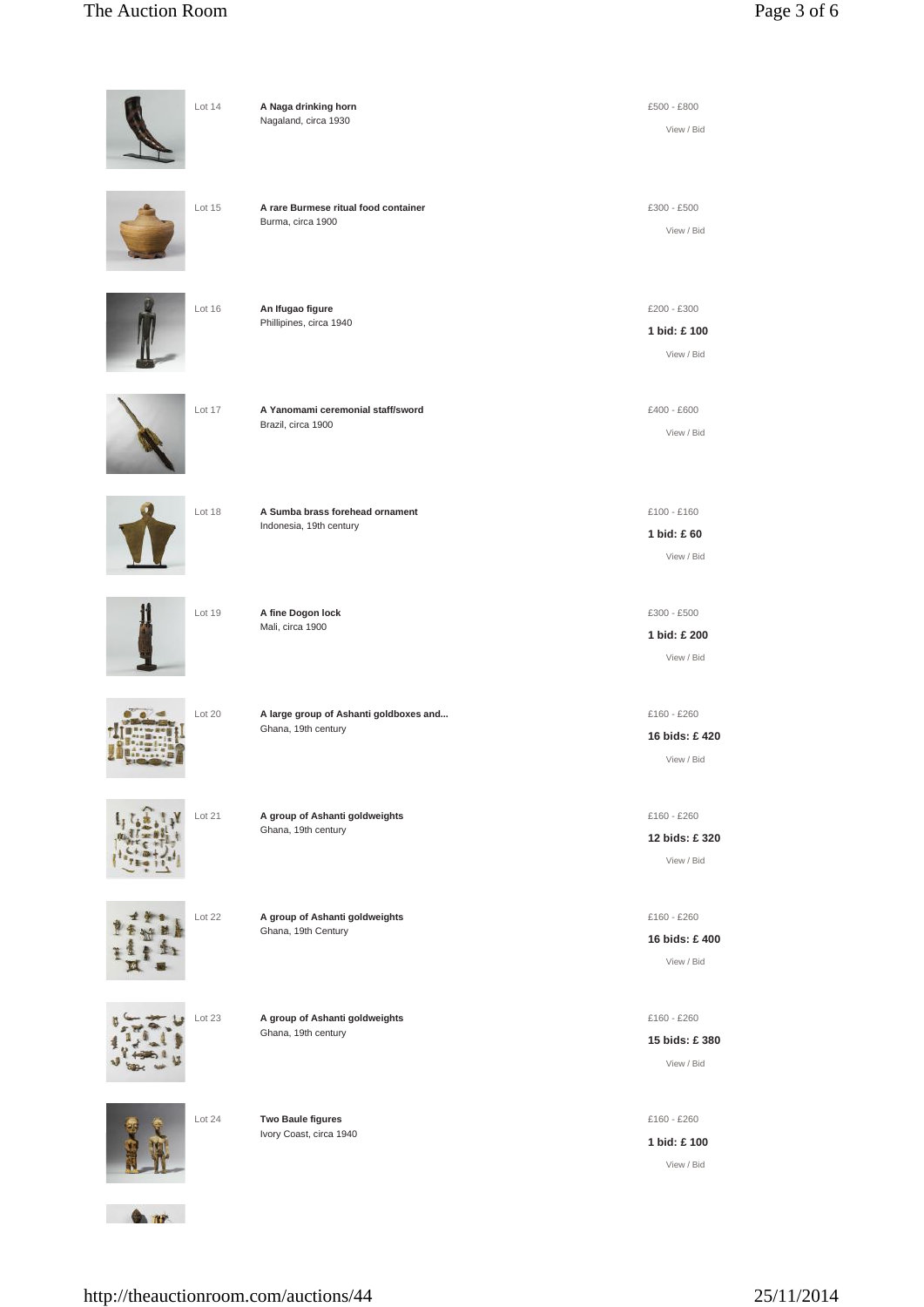# The Auction Room Page 4 of 6

| Lot 25 | A Baule figure and three Inuit needles<br>Ivory Coast and Canada | £140 - £160<br>View / Bid                       |
|--------|------------------------------------------------------------------|-------------------------------------------------|
| Lot 26 | A Dan mask<br>Liberia, circa 1940                                | £300 - £500<br>View / Bid                       |
| Lot 27 | A Senufo currency sword<br>Ivory Coast, circa 1900               | £160 - £260<br>1 bid: £120<br>View / Bid        |
| Lot 28 | A Fon Fetish with animal in front<br>Benin, circa 1950           | £200 - £300<br>View / Bid                       |
| Lot 29 | A Fon Bottle Fetish<br>Benin, circa 1940                         | £160 - £260<br>View / Bid                       |
| Lot 30 | A Lobi figure<br>Burkina Faso, circa 1930                        | £200 - £300<br>View / Bid                       |
| Lot 31 | A pair of Ibeji Figures<br>Nigeria, circa 1940                   | £300 - £500<br>1 bid: £ 240<br>View / Bid       |
| Lot 32 | An Ibibio mask<br>Nigeria, circa 1920                            | £200 - £300<br>2 bids: £120<br>View / Bid       |
| Lot 33 | A Yoruba Shango staff<br>Nigeria, circa 1940                     | £200 - £300<br>5 bids: £180<br>View / Bid       |
| Lot 34 | An Igala helmet mask<br>Nigeria, circa 1920                      | £2,000 - £3,000<br>1 bid: £ 1,500<br>View / Bid |
| Lot 35 | A pair of Ibeji figures<br>Nigeria, circa 1940                   | £400 - £600<br>View / Bid                       |
| Lot 36 | A Grassland fly whisk handle<br>Cameroon, circa 1920             |                                                 |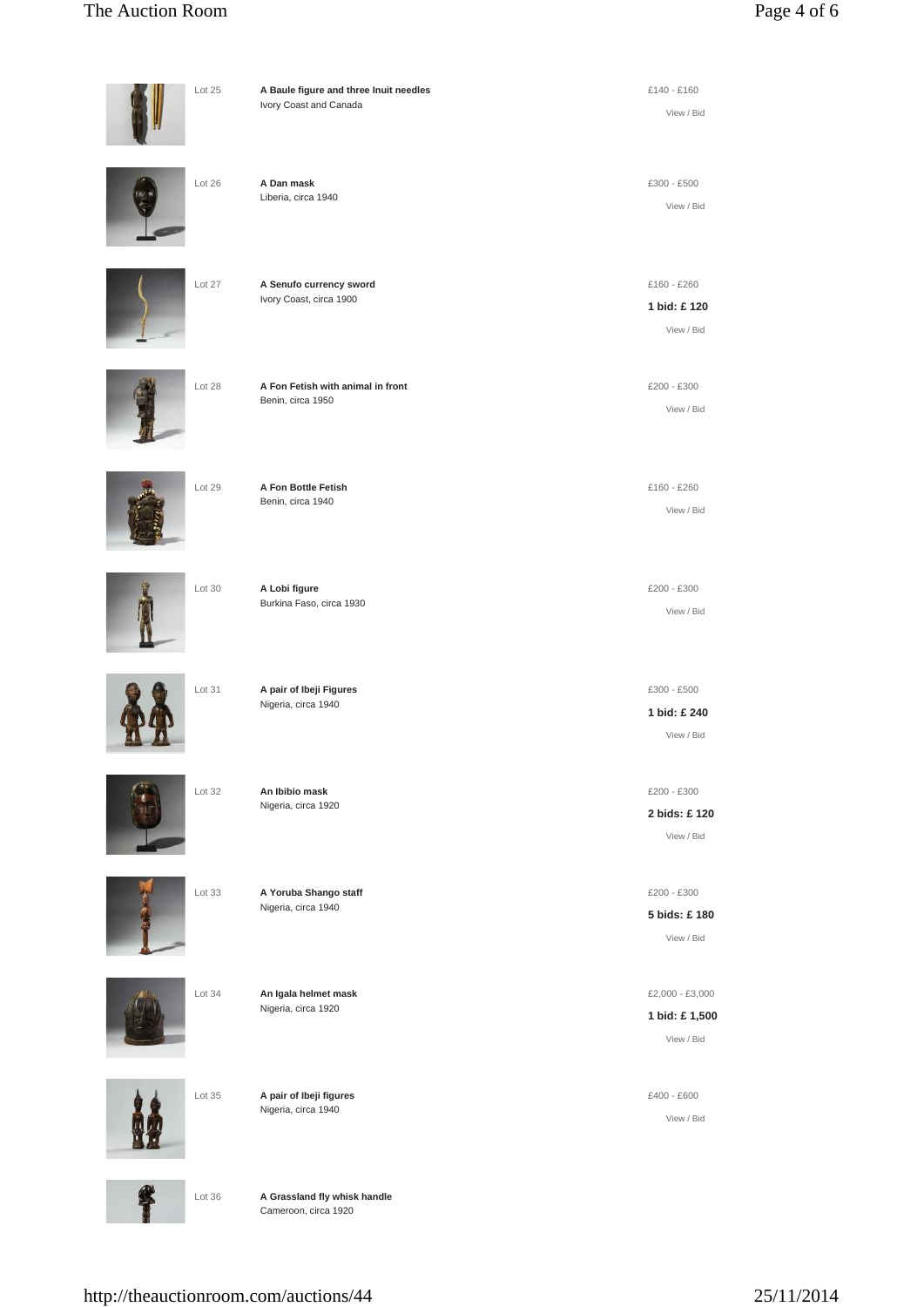# The Auction Room Page 5 of 6

|        |                                                                 | £1,000 - £1,500<br>View / Bid             |
|--------|-----------------------------------------------------------------|-------------------------------------------|
| Lot 37 | A fine Punu figure<br>Gabon, circa 1900                         | £5,000 - £8,000<br>View / Bid             |
| Lot 38 | A Luba mask<br>Democratic Republic of Congo, circa 1960         | £200 - £300<br>1 bid: £80<br>View / Bid   |
| Lot 39 | A Kuba cup<br>Democratic Republic of Congo, circa 1940          | £160 - £200<br>View / Bid                 |
| Lot 40 | A Lobi figure<br>Burkina Faso, circa 1940                       | £120 - £160<br>3 bids: £140<br>View / Bid |
| Lot 41 | A Shona neckrest<br>Mozambique, circa 1940                      | £120 - £160<br>2 bids: £120<br>View / Bid |
| Lot 42 | A Kusu statue<br>Democratic Republic of Congo, circa 1880       | £4,000 - £5,000<br>View / Bid             |
| Lot 43 | A Mbala whistle<br>Democratic Republic of Congo, circa 1880     | $£1,000 - £1,500$<br>View / Bid           |
| Lot 44 | A Bena-Lulua statue<br>Democratic Republic of Congo, circa 1880 | £1,000 - £2,600<br>View / Bid             |
| Lot 45 | A Lega mask<br>Democratic Republic of Congo, circa 1940         | £200 - £300<br>1 bid: £120<br>View / Bid  |
| Lot 46 | A Tchokwe mace<br>Angola, 19th century                          | £300 - £500<br>View / Bid                 |
| Lot 47 | A Pare fetish figure in the shape of a<br>Tanzania, circa 1940  | £160 - £260                               |

**STAR** 

View / Bid